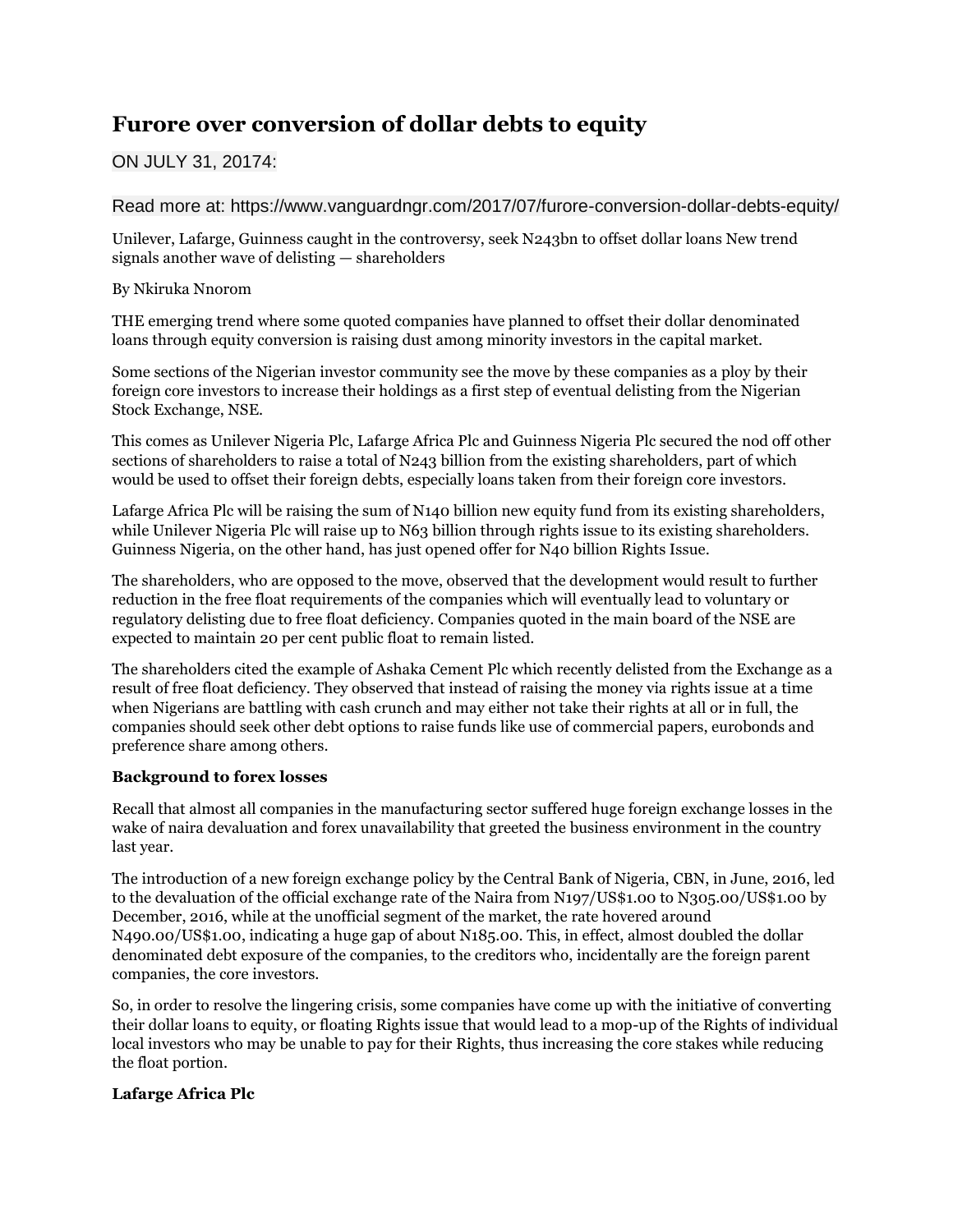Specifically, Lafarge Africa Plc will open offer for N140 billion Rights Issue in the third quarter of the year and expects to halve its FX exposure, including dollar debt used for Unicem acquisition using the proceeds of the rights issue. The company's borrowings as at end 2016 stood at N36.49 billion, while bank overdraft stood at N22.995 billion. The company had also in 2015 provided \$50 million credit line to Nigeria Cement Holdings Limited to acquire initial 7.5 per cent of Unicem Limited, while in September 2015, it provided further \$137 million for purchase of remaining 15 per cent of Unicem. As at the year end of 2016, Lafarge had net exchange loss of N22.7 billion and unrealised exchange loss of N5.998 billion. The foreign exchange loss of N22.7 billion arose from repayment of loans borrowed by Unicem denominated in US Dollar due to the sharp depreciation of Naira during the year.

The company, therefore, explained that it is embarking on a Rights Issue to reduce its exposure to adverse foreign currency translation losses as experienced in 2016. "The rights issue reduces our foreign currency exposure by 50 per cent. The remaining portion of the debt, with the support from LafargeHolcim, has been refinanced and hedged for 12 months", the chairman, Mr. Mobolaji Balogun, had said while providing insight on the planned offer.

He said that the size of the rights would have been inordinately large such that subscription level by the minority shareholders would be low if the company had taken the alternative step of resolving the entire foreign currency exposure with the Rights Issue. "To minimize further translation losses, we hedged \$300 million with non-derivatives contracts entered into with the Central Bank of Nigeria, CBN," he added.

## **Unilever Nigeria Plc**

Unilever Nigeria Plc is raising N63 billion through Rights Issue. As at the end of 2016, Uuilever had N20.92 billion outstanding in debt, mainly comprising N15.15 billion inter-company loan, N5.8 billion commercial bank loan and N702.7 million facility from the Bank of Industry, BoI, with 98 per cent of the outstanding debts in short term.

Of the above mentioned loan facilities, in line for conversion to equity via the proposed Rights Issue is the inter-company loan. Unilever obtained an inter-company loan of USD59.7 million (N18.81 billion) from Unilever Finance International AG in Q3-16 to clear the backlog of unpaid USD-denominated obligations to suppliers and refinance expensive local short term debts. Unilever Finance International AG is also a member of the Unilever Group. Unilever Oversea Holdings Limited (Holland) holds 50.04 per cent stake in Unilever Nigeria Plc, while Unilever Oversea BV holds 10.02 per cent in the company "In addition to the debt-equity swap, our hunch is that part of the proceeds of the Rights Issue will be utilized for the repayment of outstanding commercial bank loans (priced at 14 per cent as at end-2016), the settlement of backlogs of trade payables, as well as working capital and capital expenditure investments", analysts at Cordros Capital, a Lagos based investment house, said of Unilever's debt-equity swap.

"On the repayment of borrowings, the current option being considered by the management of Unilever can be taken for a bold attempt to guide against potential FX losses attached to the USD facility (we estimated N2.9 billion) in the event that the NGN/USD devalues to N352, the mid-point of the International Monetary Fund, IMF's suggested fair value and improve the company's deteriorating coverage and leverage ratios. We expect total debt will be reduced from N20.92 billion to only the N702.7 million due to the BoI, potentially driving down interest expense to a record low of N70 million", Cordros Capital added.

## **Guinness Nigeria Plc**

Guinness Nigeria, which has obtained all the regulatory approval, is raising N39.7 billion via Rights Issues. One of the objectives of the exercise, according to the company, is to deleverage its balance sheet given its relatively high debt level. Diageo Plc, the core investor in the company, plans to take up its rights by way of a debt/equity swap where the outstanding foreign currency loan of USD95 million loan as at end of 2016 (N20.3 billion as at H1'17) will be used as payment for its rights in Guinness. Diaego Plc holds 54.32 per cent of the company's shares.